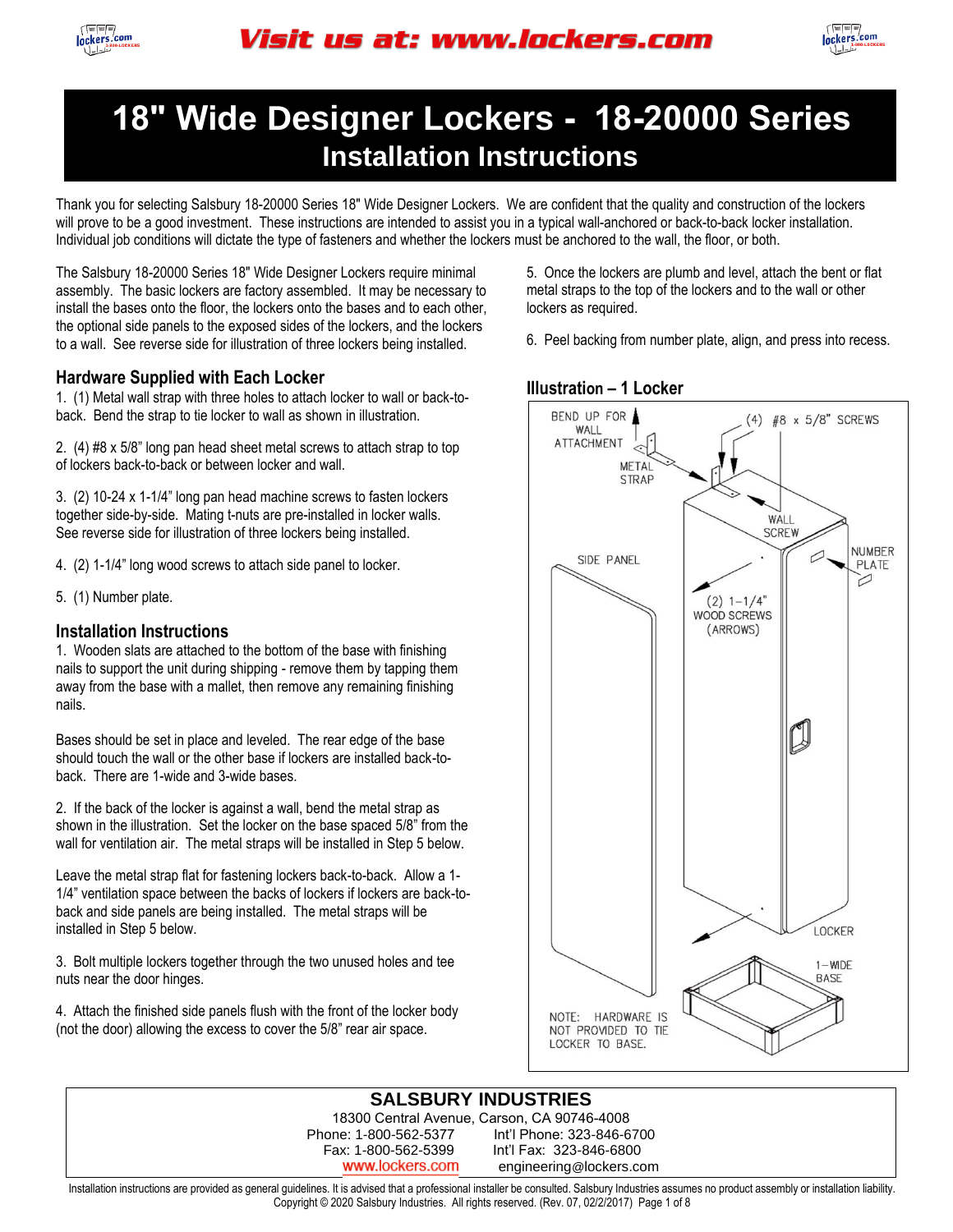### **Illustration – 3 Lockers**



#### **SALSBURY INDUSTRIES** 18300 Central Avenue, Carson, CA 90746-4008 Phone: 1-800-562-5377 Int'l Phone: 323-846-6700 Int'l Fax: 323-846-6800 www.lockers.com engineering@lockers.com Installation instructions are provided as general guidelines. It is advised that a professional installer be consulted. Salsbury Industries assumes no product assembly or installation liability.

Copyright © 2020 Salsbury Industries. All rights reserved. (Rev. 07, 02/2/2017) Page 2 of 8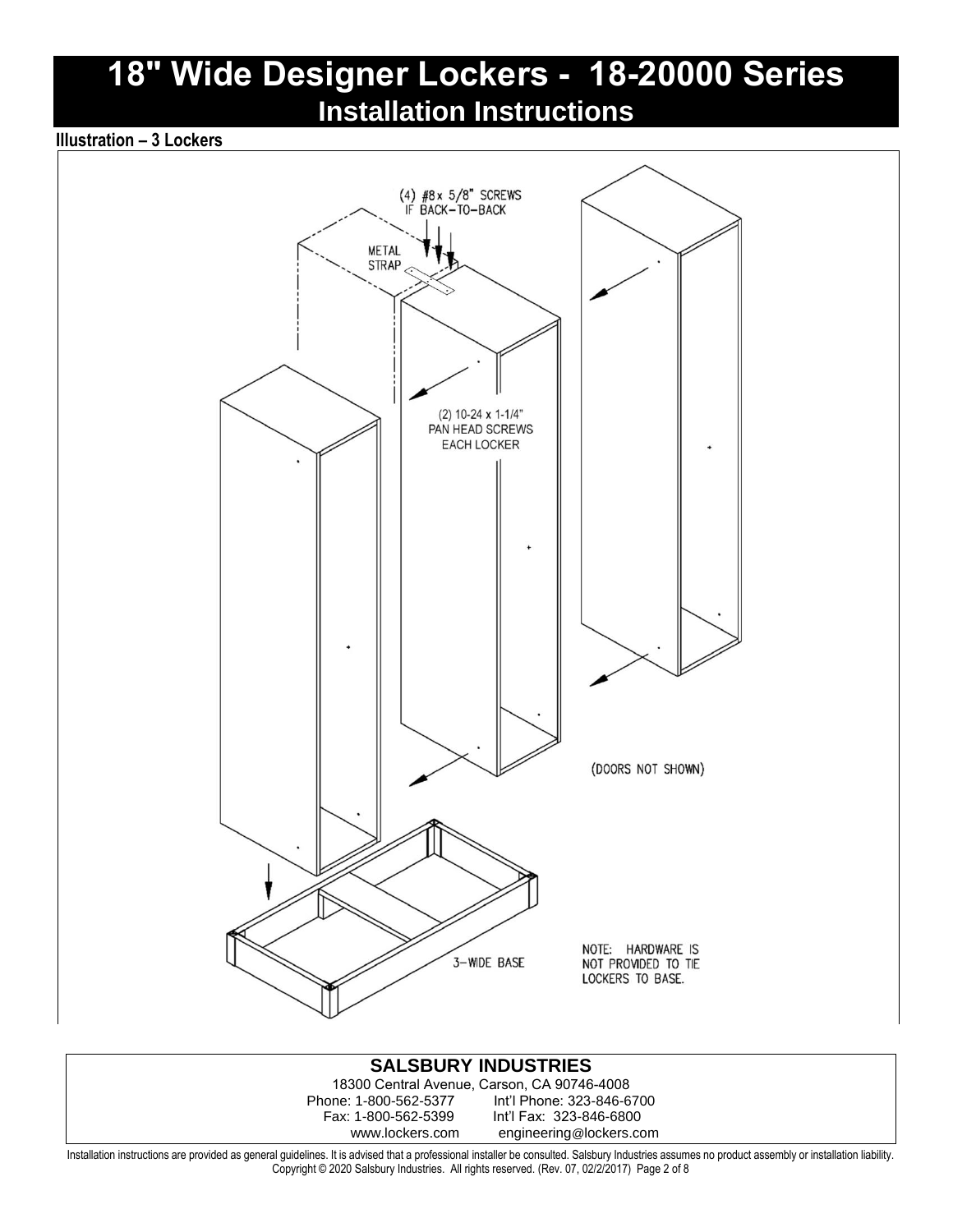These instructions are intended to assist you in positioning and fastening the sloping hood and angled side panel to the locker.

#### **Sloping Hood Installation Instructions**

#### **1 - Wide Sloping Hood**

Place the sloping hood on top of locker with the front edge flush with the locker body, not the door, and the sides flush with sides of the locker. Install two (2) 1-1/4" long self-tapping dry wall screws (provided) through the ceiling of the locker compartment (from the inside) into the bottom of the sloping hood. Pre-drill two (2) pilot holes (6) inches from the front face of the locker with a 1/16" drill bit as indicated.



### **3 - Wide Sloping Hood**

Place the sloping hood on top of locker with the front edge flush with the locker body, not the door, and the sides flush with sides of the locker. Install six (6) 1-1/4" long self-tapping dry wall screws (provided) through the ceiling of the locker compartment (from the inside – two (2) per compartment) into the bottom of the sloping hood. Pre-drill two (2) pilot holes per compartment six (6) inches from the front face of the locker with a 1/16" drill bit as indicated.



### **Angled Side Panel Installation Instructions**

Attach the side panel flush with the front of the locker body, not the door. Install two (2) 1-1/4" long self-tapping dry wall screws (provided) in pre-drilled holes from inside the locker.



**SALSBURY INDUSTRIES** 18300 Central Avenue, Carson, CA 90746-4008 one: 1-800-562-5377 Int'l Phone: 323-846-6700<br>Fax: 1-800-562-5399 Int'l Fax: 323-846-6800 Int'l Fax: 323-846-6800 www.lockers.com engineering@lockers.com

Installation instructions are provided as general guidelines. It is advised that a professional installer be consulted. Salsbury Industries assumes no product assembly or installation liability. Copyright © 2020 Salsbury Industries. All rights reserved. (Rev. 07, 02/2/2017) Page 3 of 8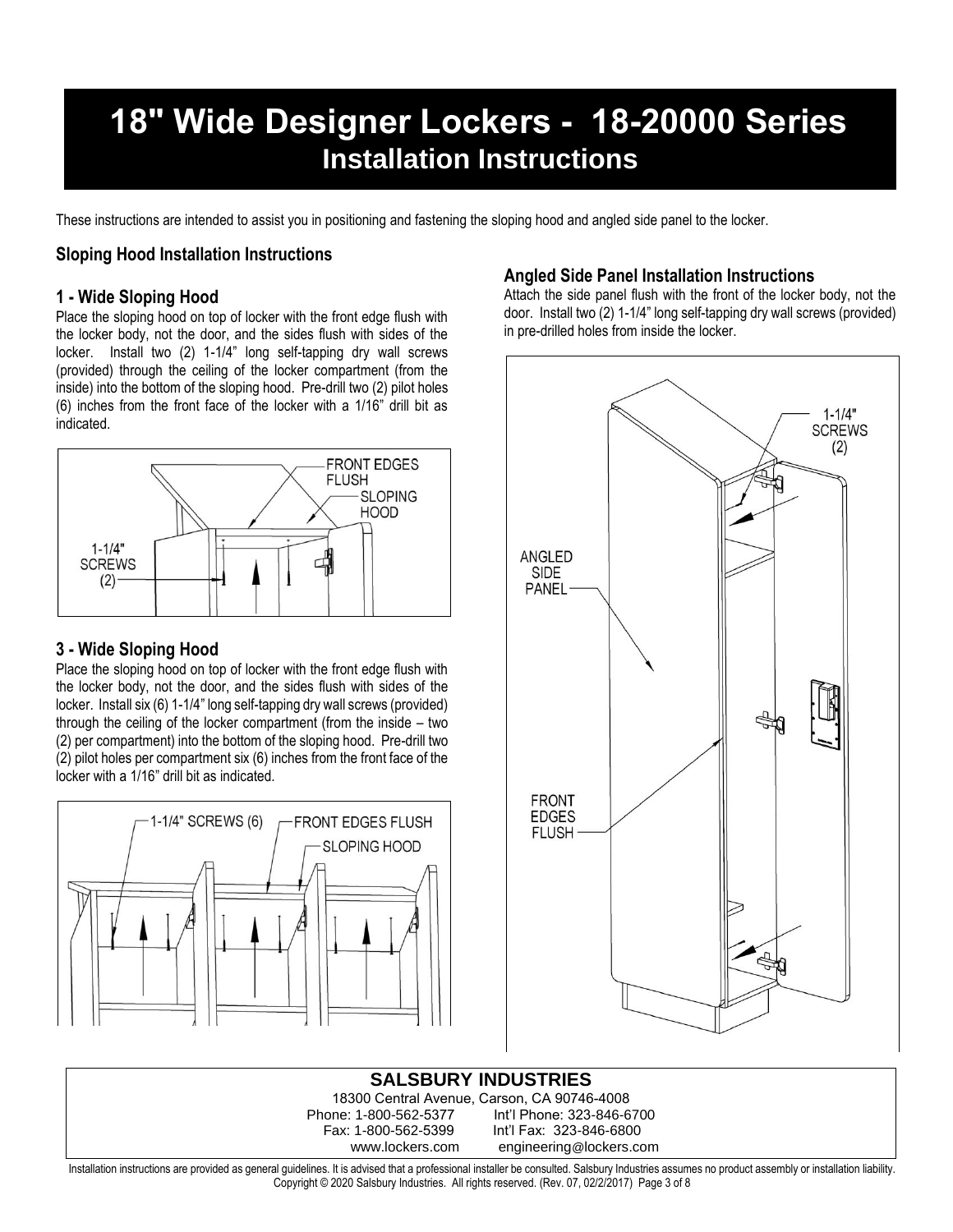Locker fillers may be cut to special sizes for custom installations.

### **Vertical In-Line Filler and Flat Top In-Line Filler**

Install the vertical in-line filler by fastening it to the lockers by installing screws from inside the lockers into the vertical filler. Install optional 48" long cleats for greater stability by installing screws from inside the lockers into the cleats. Install two 12" long cleats 3/4" from the top edge of the lockers by installing screws from inside the lockers into the cleats then install one additional cleat at the same elevation onto the vertical in-line filler. Fasten the flat top in-line filler to the cleats with liquid nails (or similar product). #8 x 1-1/4" screws are provided for installation of the vertical filler and cleats.



### **Vertical In-Line Filler and Sloping Hood In-Line Filler**

Install the vertical in-line filler by fastening it to the lockers by installing screws from inside the lockers into the vertical filler. Install optional 48" long cleats for greater stability by installing screws from inside the lockers into the cleats. Install two 12" long cleats 3/4" from the top edge of the sloping hoods by installing screws into the cleats and through the sloping hoods then install one additional cleat onto the vertical in-line filler 3/4" from its top edge. Fasten the sloping hood inline filler to the cleats with liquid nails (or similar product). #8 x 1-1/4" screws are provided for installation of the vertical filler and cleats.



### **SALSBURY INDUSTRIES**

18300 Central Avenue, Carson, CA 90746-4008 Phone: 1-800-562-5377 Int'l Phone: 323-846-6700 Fax: 1-800-562-5399 Int'l Fax: 323-846-6800 www.lockers.com engineering@lockers.com

Installation instructions are provided as general guidelines. It is advised that a professional installer be consulted. Salsbury Industries assumes no product assembly or installation liability. Copyright © 2020 Salsbury Industries. All rights reserved. (Rev. 06, 08/17/2016) Page 4 of 8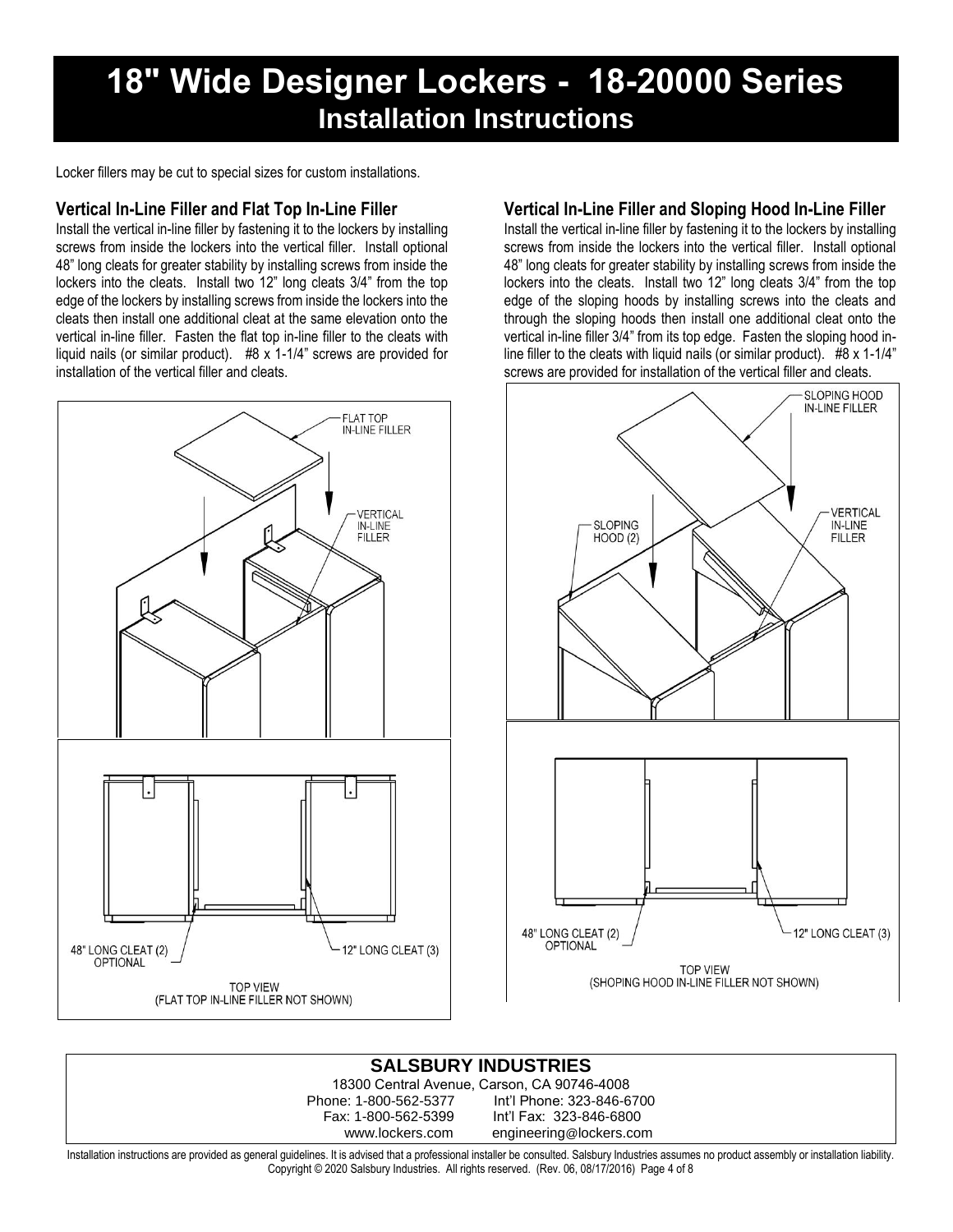### **Vertical Corner Filler and Flat Top Corner Filler**

Vertical corner fillers are comprised of a 3" and a 2" wide piece, each 72" long. Install the vertical corner filler pieces by vertically overlapping the 3" wide piece beyond the 2" wide piece as shown in the illustration. Fasten the pieces to the lockers by installing screws from inside the lockers into the vertical corner fillers. Install optional 48" long cleats for greater stability by installing screws from inside the lockers into the cleats. Install two 12" long cleats 1/4" from the top edge of the lockers by installing screws from inside the lockers into the cleats then install two additional cleats at the same elevation onto the wall. Fasten the flat top corner filler to the cleats with liquid nails (or similar product). Notch the flat top corner filler to fit behind the vertical filler. #8 x 1-1/4" screws are provided for installation of the vertical filler and cleats.





#### **Vertical Corner Filler and Sloping Hood Corner Filler**

Vertical corner fillers are comprised of a 3" and a 2" wide piece, each 72" long. Install the vertical corner filler pieces by vertically overlapping the 3" wide piece beyond the 2" wide piece as shown in the illustration. Fasten the pieces to the lockers by installing screws from inside the lockers into the vertical corner fillers. Install optional 48" long cleats for greater stability by installing screws from inside the lockers into the cleats. Install two 12" long cleats 3/4" from the top edge of the sloping hoods by installing screws into the cleats and through the sloping hoods then install two additional cleats onto the wall to support the sloping hood corner filler. Fasten the sloping hood corner filler to the cleats with liquid nails (or similar product). #8 x 1- 1/4" screws are provided for installation of the vertical filler and cleats.



### **SALSBURY INDUSTRIES**

18300 Central Avenue, Carson, CA 90746-4008 Phone: 1-800-562-5377 Int'l Phone: 323-846-6700 Fax: 1-800-562-5399 Int'l Fax: 323-846-6800 www.lockers.com engineering@lockers.com

Installation instructions are provided as general guidelines. It is advised that a professional installer be consulted. Salsbury Industries assumes no product assembly or installation liability. Copyright © 2020 Salsbury Industries. All rights reserved. (Rev. 06, 08/17/2016) Page 5 of 8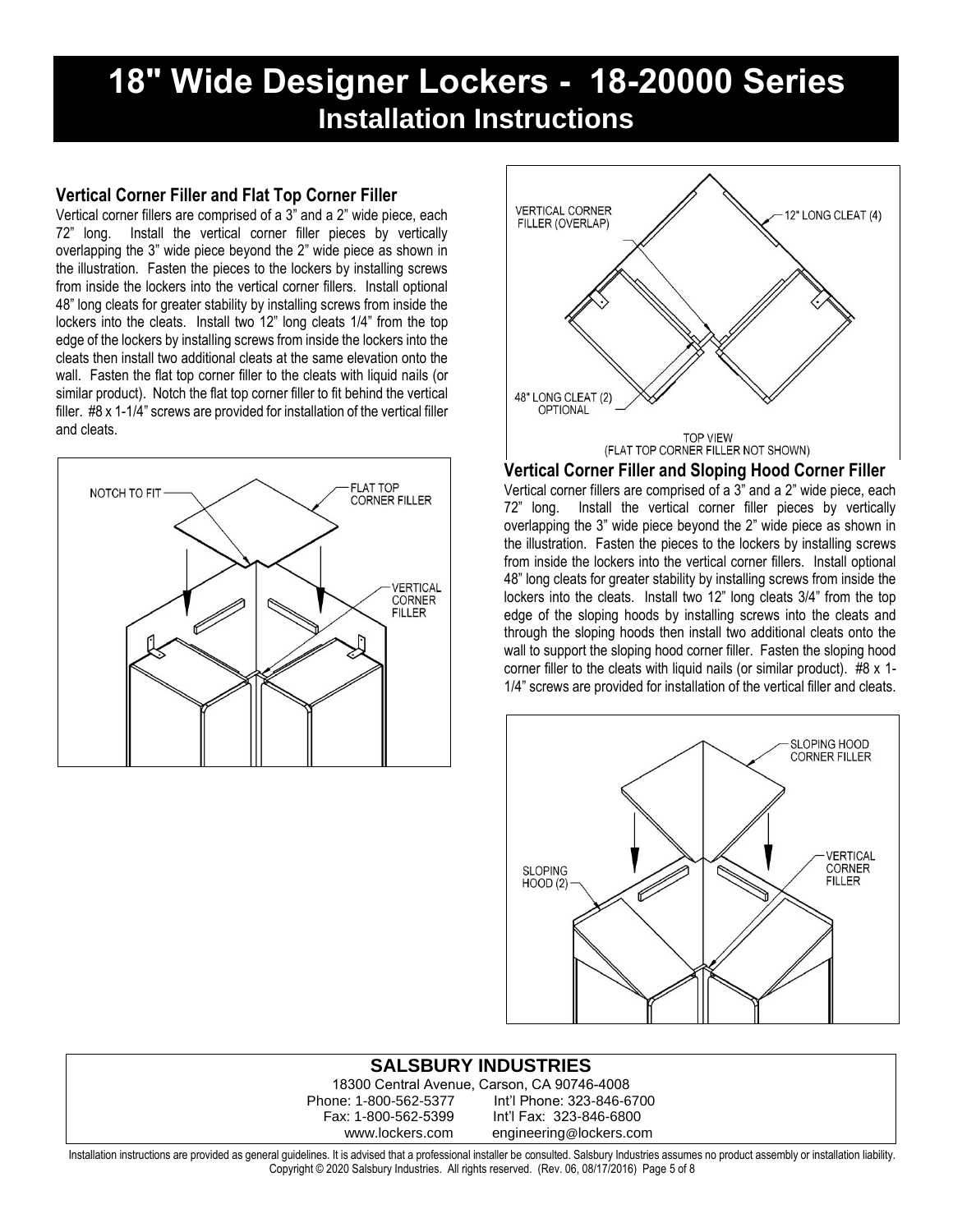

### **Front Filler Fascia**

Assemble the front filler fascia by placing color laminated piece in front of base piece, then connect the two pieces together using screws by drilling at approximately a 75 degree downward angle. #8 x 1-1/4" long screws are provided for the installation.



Align front of fascia with front edge of compartment (not the front edge of the door). Install the front filler fascia by fastening it to the lockers by installing screws from inside the lockers into the base of the front filler fascia. #8 x 1-1/4" long screws are provided for the installation.

### **SALSBURY INDUSTRIES**

18300 Central Avenue, Carson, CA 90746-4008 Phone: 1-800-562-5377 Int'l Phone: 323-846-6700 Int'l Fax: 323-846-6800 www.lockers.com engineering@lockers.com

Installation instructions are provided as general guidelines. It is advised that a professional installer be consulted. Salsbury Industries assumes no product assembly or installation liability. Copyright © 2020 Salsbury Industries. All rights reserved. (Rev. 06, 08/17/2016) Page 6 of 8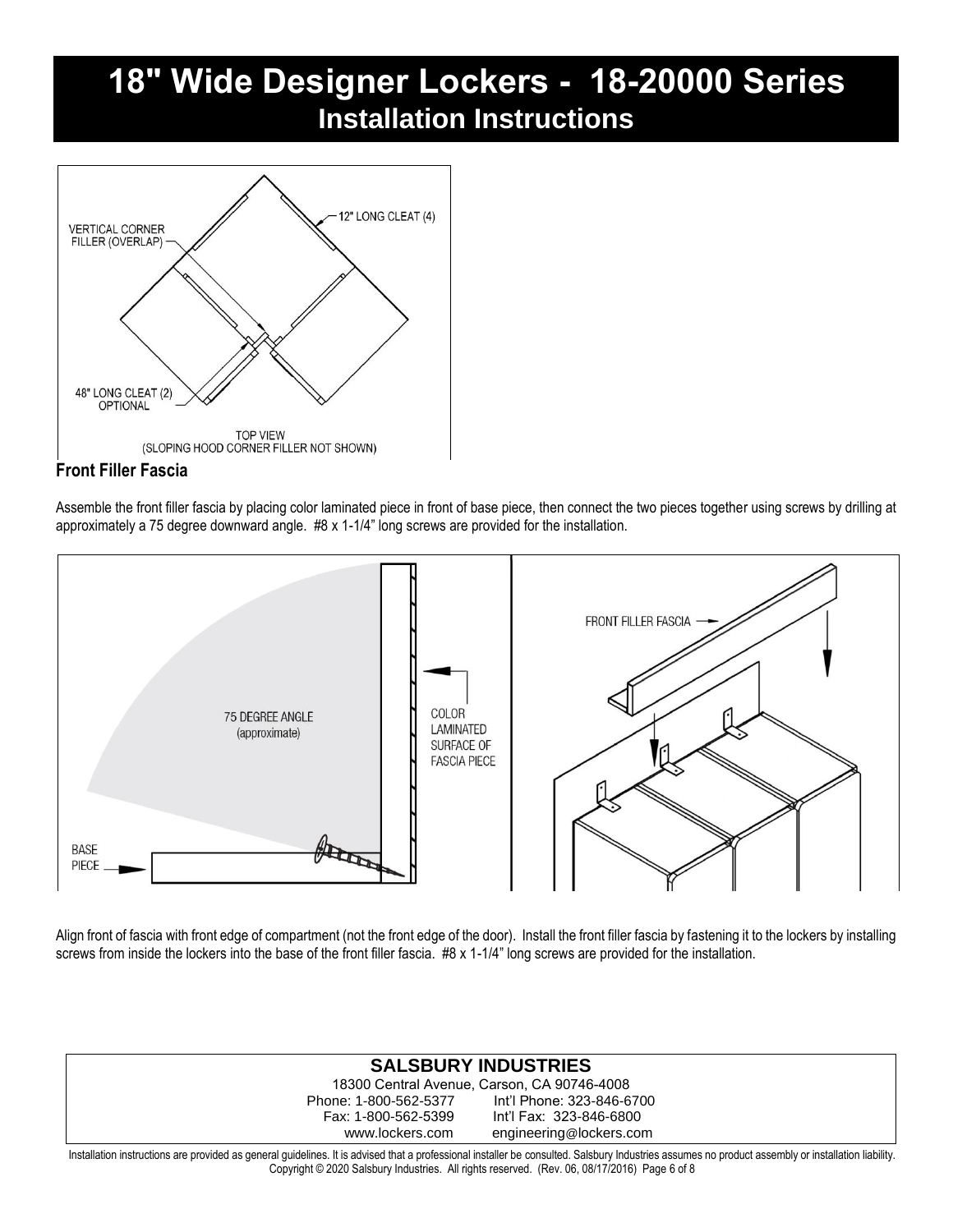

### **Additional Shelves**

An additional shelf is installed into a locker compartment by attaching two L-brackets to each side wall of the locker and to the bottom of the additional shelf. #10 x 3/4" long screws are provided for the installation.

### **SALSBURY INDUSTRIES**

18300 Central Avenue, Carson, CA 90746-4008 Phone: 1-800-562-5377 Int'l Phone: 323-846-6700 Fax: 1-800-562-5399 Int'l Fax: 323-846-6800 www.lockers.com engineering@lockers.com

Installation instructions are provided as general guidelines. It is advised that a professional installer be consulted. Salsbury Industries assumes no product assembly or installation liability. Copyright © 2020 Salsbury Industries. All rights reserved. (Rev. 06, 08/17/2016) Page 7 of 8